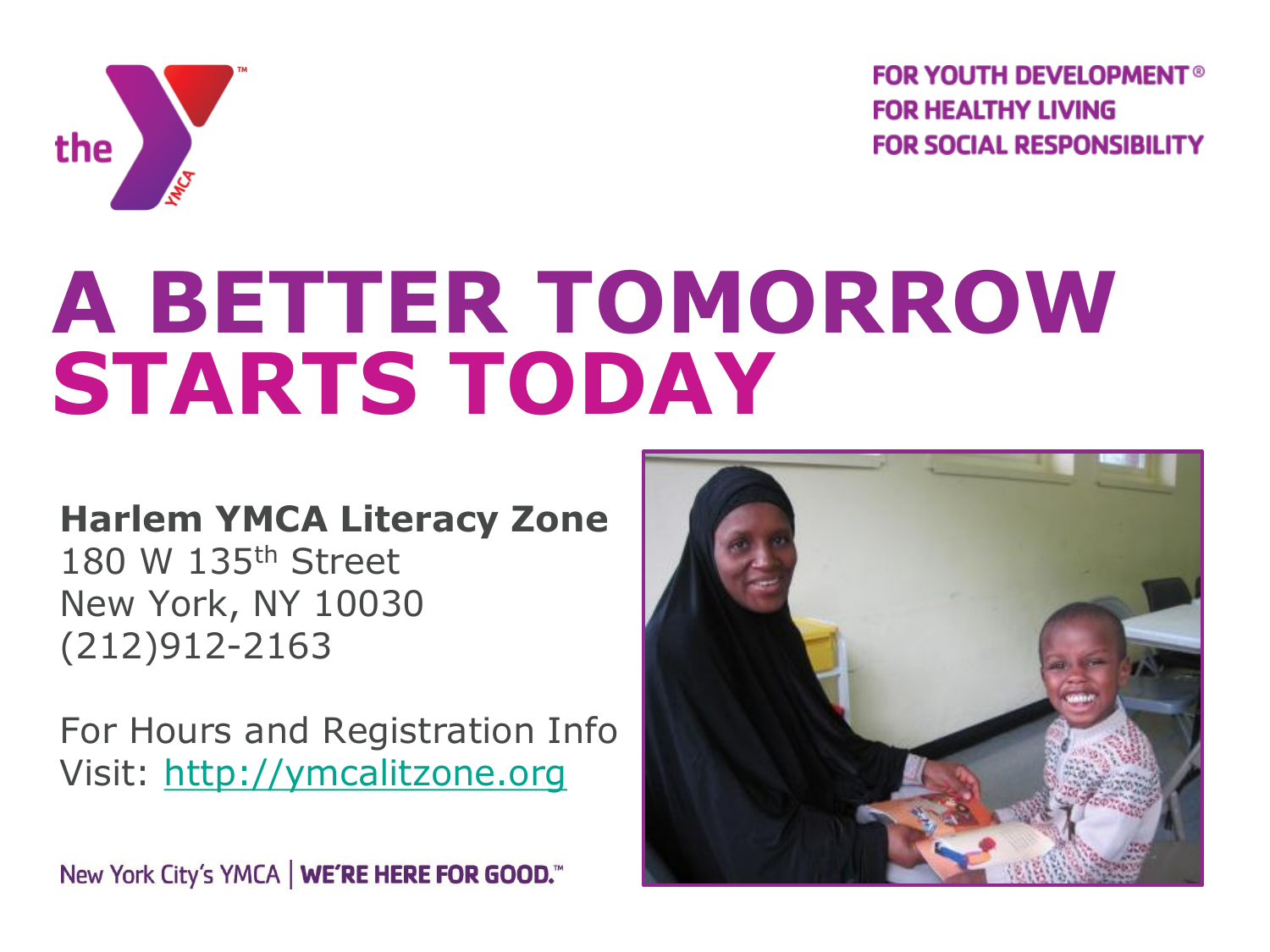### **WHY?**

**Community Districts 9, 10, and 12 are a thriving, dynamic, and diverse collection of neighborhoods where over 416,000 people call home, however …** 

- **The median income is below poverty level**
- **40% of residents receive food stamps and public assistance**
- **Over 20 schools have been designated "Schools in Need of Improvement"**
- **Over 50% of students enrolled require ESL classes**

### **HOW?**

#### **The Harlem YMCA Literacy Zone Approach**

- **A continuum of service from birth to adult**
- **Welcome Centers for on-site counseling**
- **FREE classes: ESOL, Family Literacy, High School Equivalency Test preparation (formerly GED), Computer & Job Readiness, and Citizenship preparation**
- **FREE Child care services during classes**
- **Comprehensive network of workshop & referral service providers**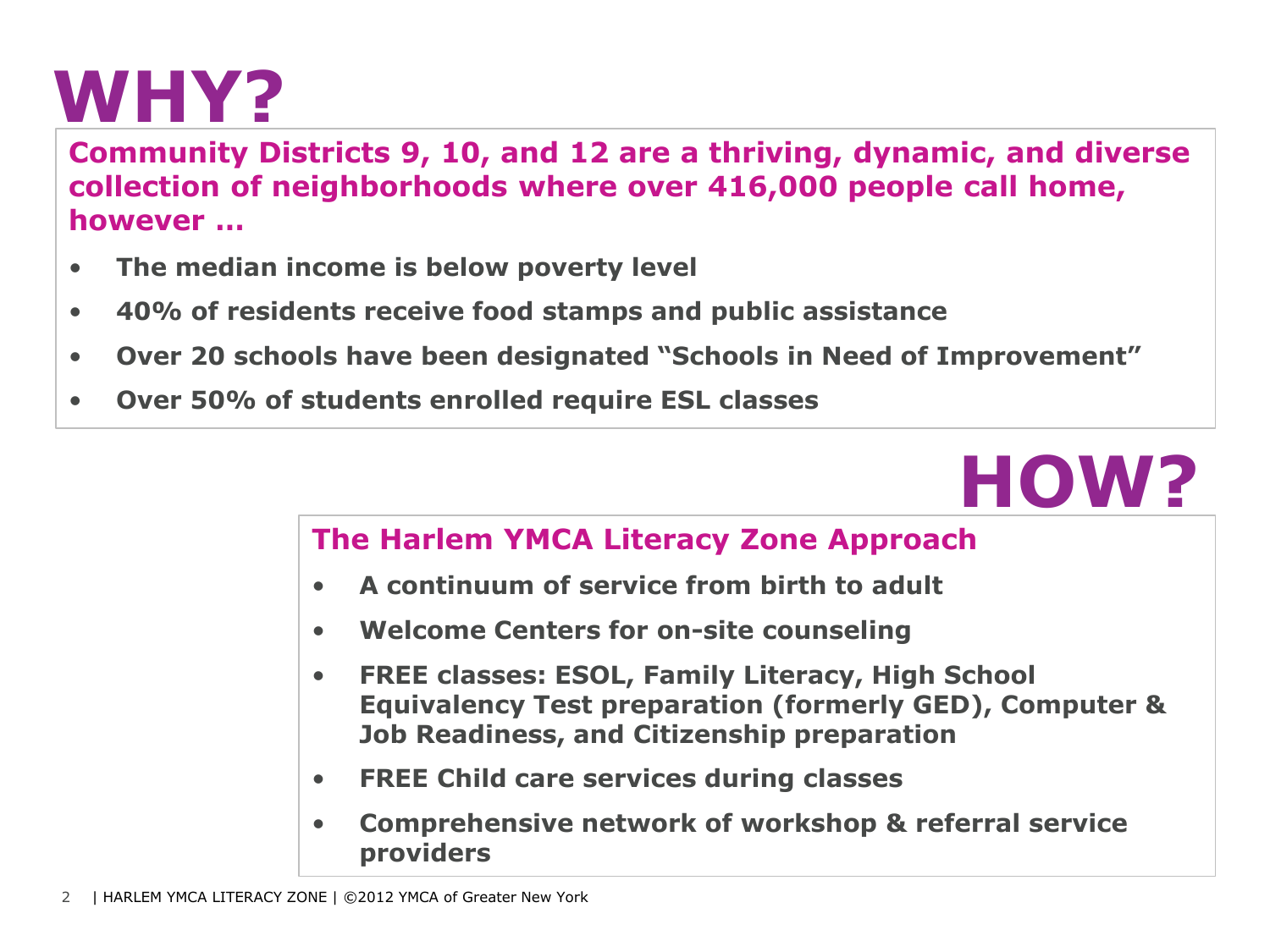## **PARTNERS IN SUCCESS**

Affinity Healthcare City College of New York Coalition of Debtors Information Commission on Human Rights CUNY Citizenship Now El Museo del Barrio Emblem Health Goddard Single Stop Services Harlem Book Fair Harlem Center for Education-Ed Opportunity Center Harlem Hospital

Manhattan Legal Service

Mayor's Office of Immigrant Affairs

New York Public Library

Palladia

Resource Training Center

Sanctuary for Families

St. Luke's/Roosevelt Hospital

Total Equity Now

West Harlem Group

Workforce 1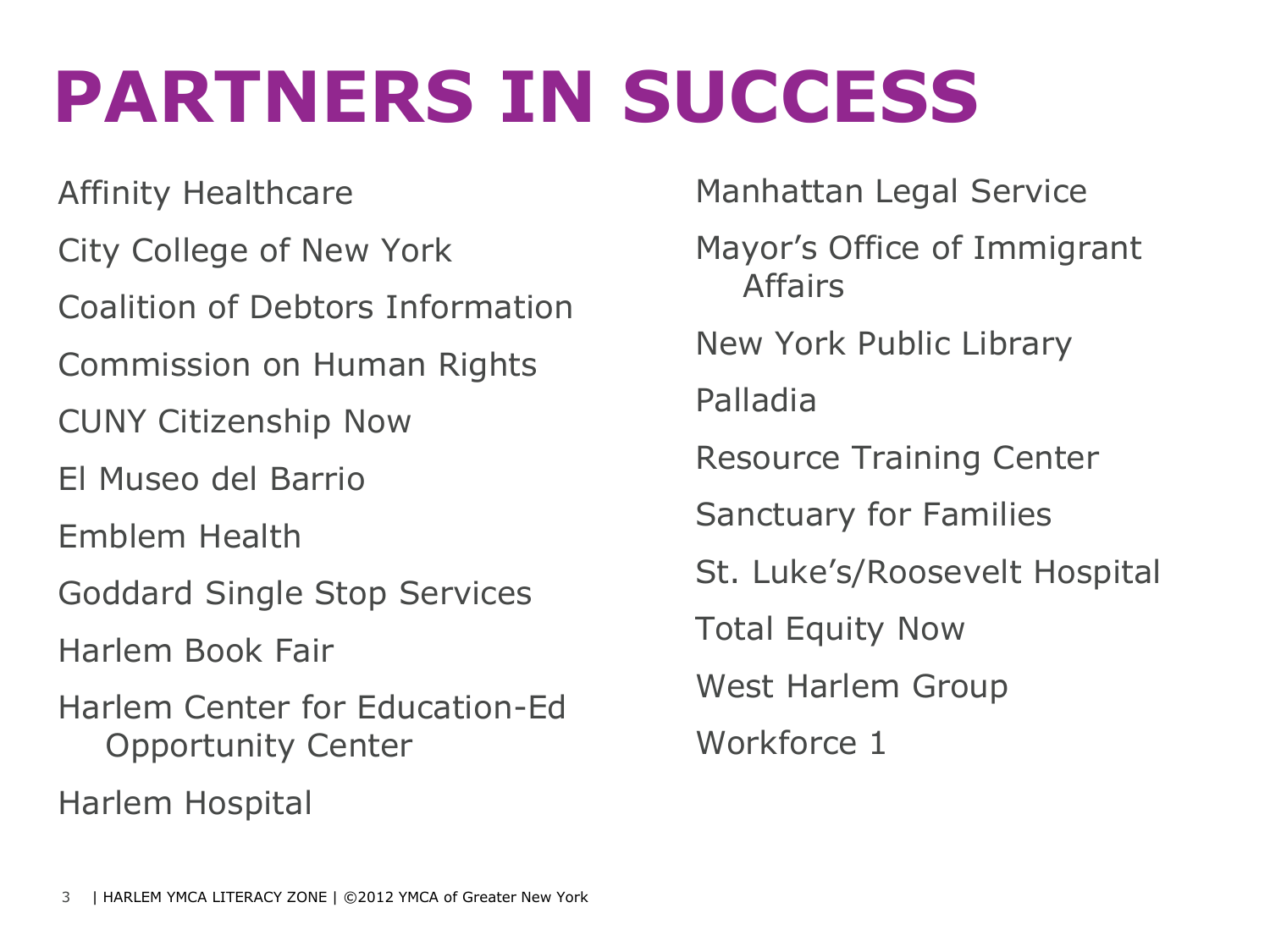## **RESULTS**

| <b>GOALS</b>                                 | 2012<br><b>Target</b> | 2012<br><b>Actual</b> | 2013<br><b>Projection</b> |
|----------------------------------------------|-----------------------|-----------------------|---------------------------|
| <b>Enrollment</b>                            | 700                   | 1416                  | 1354                      |
| <b>Educational Gain</b>                      | 49%                   | 55%                   | 55%                       |
| Workshop<br><b>Attendance</b>                | 300                   | 751                   | 1739                      |
| <b>Overall Literacy Zone</b><br><b>Goals</b> | 55%                   | 69%                   | 82%                       |
| <b>Employment Goals</b>                      | 50%                   | <b>70%</b>            | 86%                       |